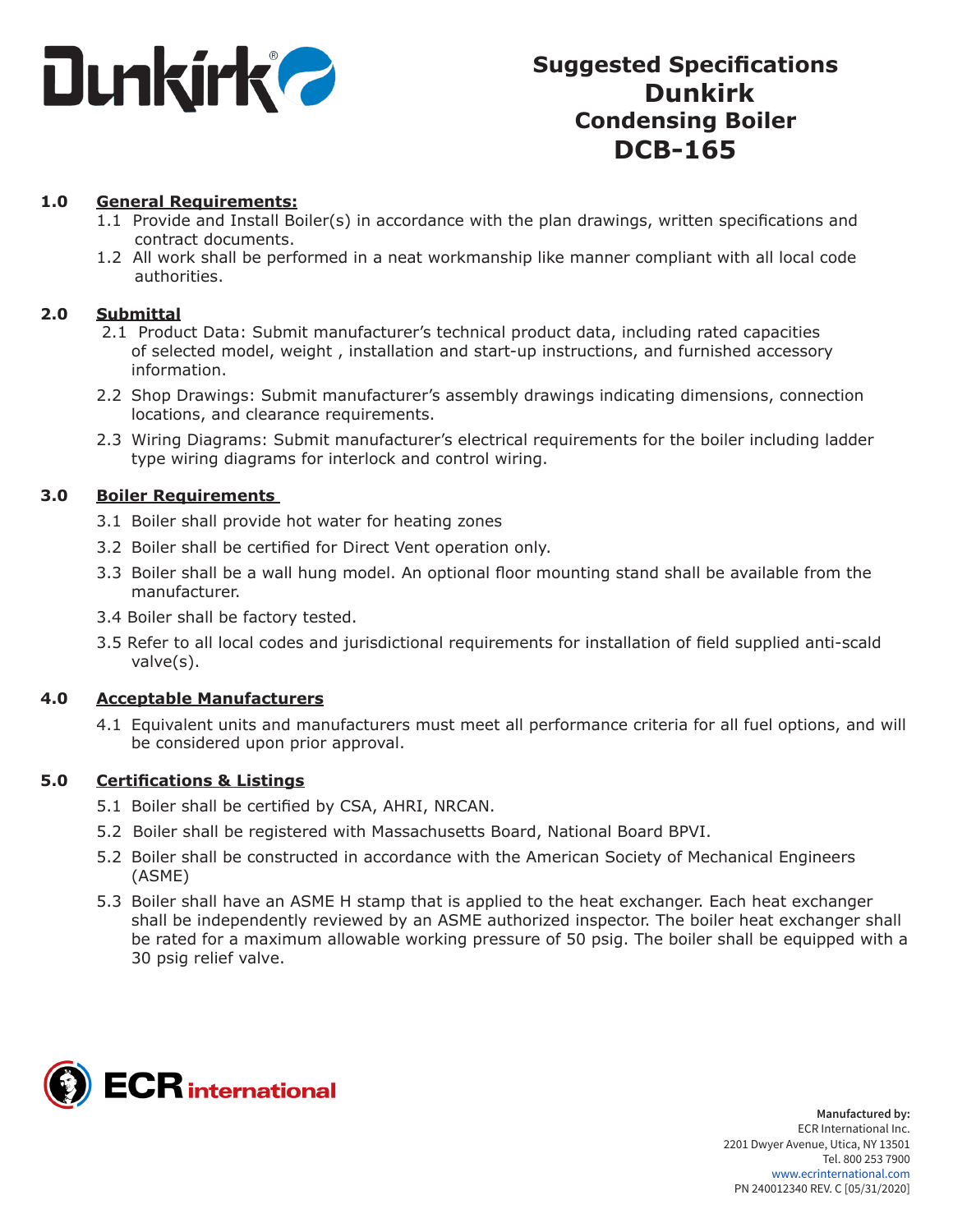

# **6.0 System Requirements**

- 6.1 Central heat hydronic system pressure shall be no more than 30 psig and no less than 7.25 psig.
- 6.2 Domestic hot water hydronic system pressure shall be no more that 166 psig.

# **7.0 Construction**

- 7.1 Boiler heat exchanger shall be constructed of Iron-Chromium stainless steel parallel tube, encased in a Noryl Resin housing.
- 7.2 Burner Components
	- 7.2.1 Gas valve shall be a modulating valve capable of firing from 164,000 BTU input down to 29,500 BTU, (5.5:1 turn down).
	- 7.2.2 Induced draft blower shall be variable speed and controlled by a PCB.
	- 7.2.3 Burner shall be constructed of Iron-Chromium stainless steel.
	- 7.2.4 Ignition system shall be direct spark with separate flame sensing rod.
	- 7.2.5 Boiler shall include an internal Factory installed and wired Boiler Loop Pump and factory supplied primary secondary piping manifold with quick connections.

# **8.0 Control System**

- 8.1 Control system shall be PCB integral controller with an LCD digital display that also includes graphical interface.
- 8.2 Control system will automatically recognize fuel type (Natural or LP gas), and features a calibration frunction mode to optimize combustion.
- 8.3 Control shall continuously monitor flame signal and automatically adjust the gas valve during normal operation for maximum efficiency.
- 8.4 Control will sense supply water temperature and adjust firing rate of the boiler to deliver amount of heat needed.
- 8.5 Boiler can accept Indirect Tank temperature sensor to control tank operation and display tank temperature.
- 8.6 Control will sense and display supply water temperature and indicate by icon when boiler is in central heating or domestic water mode.
- 8.7 Control can accept an optional proprietary Outdoor Air Sensor and have field adjustable reset curves.
- 8.8 Control display error codes and diagnostic information.
- 8.9 Control can accept 0-10V input to manage heating set-point or heating power level.

# **9.0 Combustion Air And Flue Vent Exhaust**

- 9.1 The boiler shall be Direct Vent only, with materials compatible with those standards, and installed as per the manufacturer's written instruction, plan drawings and all applicable code authorities.
- 9.2 The flue gas exhaust shall connect directly to the boiler at the location labeled.



**Manufactured by:** ECR International Inc. 2201 Dwyer Avenue, Utica, NY 13501 Tel. 800 253 7900 www.ecrinternational.com PN 240012340 REV. C [05/31/2020]